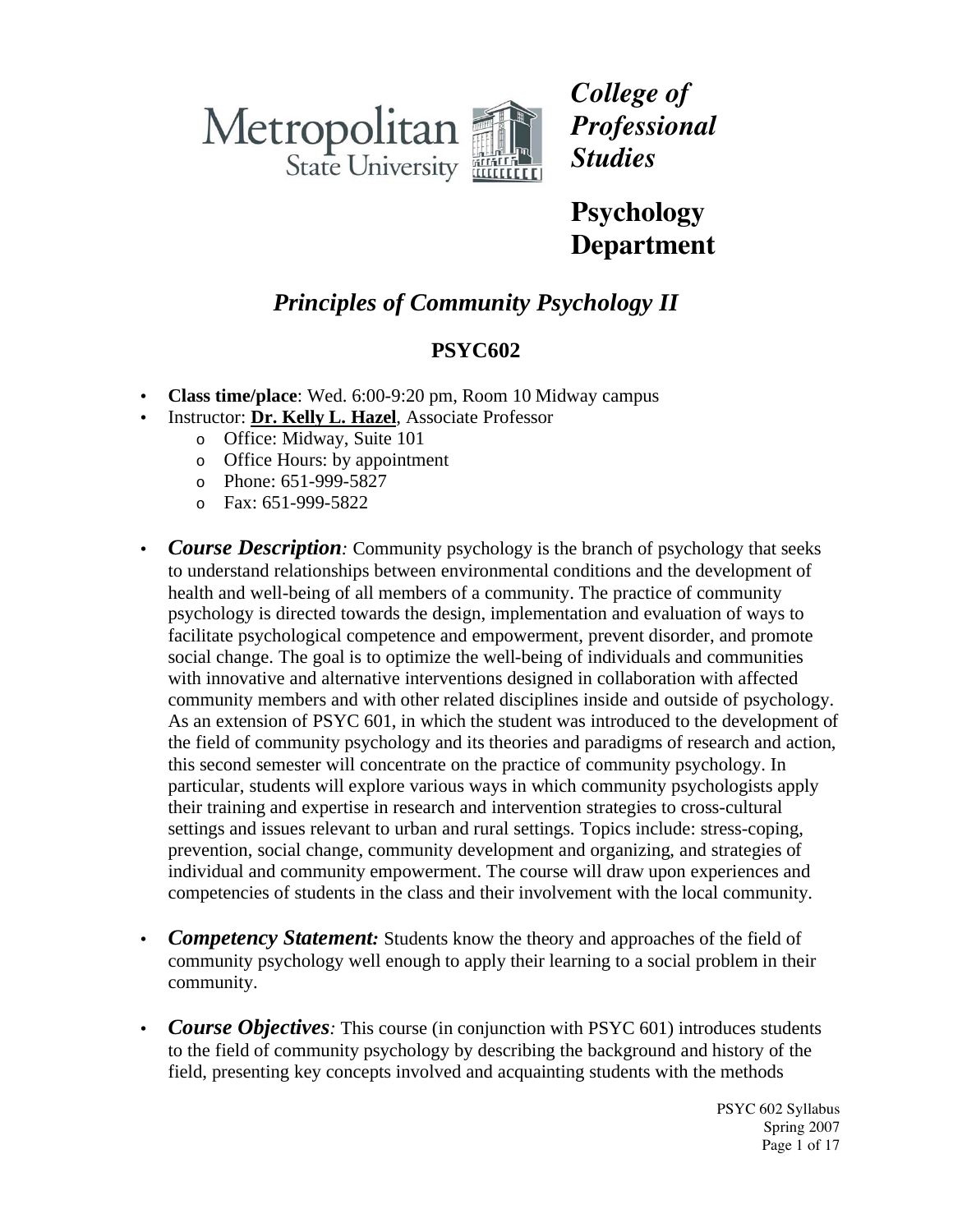community psychologists use. The aim of this course sequence (e.g., PSYC 601 and PSYC 602) is to help empower students to contribute to effective change in their communities. The goals of the course are that students will:

- o Acquire an understanding of the methods and values of community psychology and be able to place it within the broader field of psychology as well as other disciplines:
- o Develop an understanding of the effects of societal, cultural, and environmental influences on psychological and community well-being;
- o Explore the relationship between people and their environments, and consider ways of improving this relationship;
- o Understand the stress-coping process and the role of social support in buffering/mediating the relationship between stress and disease;
- o Begin to think in terms of prevention of problems and alternatives to individually oriented services (e.g. mutual help models, community and coalition building);
- o Become familiar with innovative programs and practices geared towards prevention and empowerment of disenfranchised groups;
- o Become knowledgeable of the profession of community psychology;
- o Be able to apply their learning to the development of a prevention/empowerment oriented community-based intervention that addresses a specific social problem that they identify in their community.
- *Course Format:* Class meetings will consist of lecture, class discussion and, from time to time, presentations by professionals in the field and representatives of various community service agencies and groups. Students will play an active role in the learning process. Often, students will take responsibility for presenting the literature and assume responsibility for directing discussion on the current topic. A portion of each class session will be reserved for class presentations and discussion of the students' progress with their community intervention design.

# *Course Requirements*

## *Attendance and Class Participation*

Attendance, preparation, and participation in class discussions are required. Absence in no way relieves a student from the responsibility of completing all work/assignments/tests given in a particular session, or for material presented or covered in any scheduled class session. When attending, students should be prepared to discuss the topics in the readings, to answer and ask questions, to challenge ideas presented in class, and attempt integrating ideas presented during class discussion.

### *Readings*

Students are expected to come to class prepared to fully participate in discussions. In order to do so, students are expected to have read the required reading assignments before coming to class. The readings for each class session are noted in the class outline.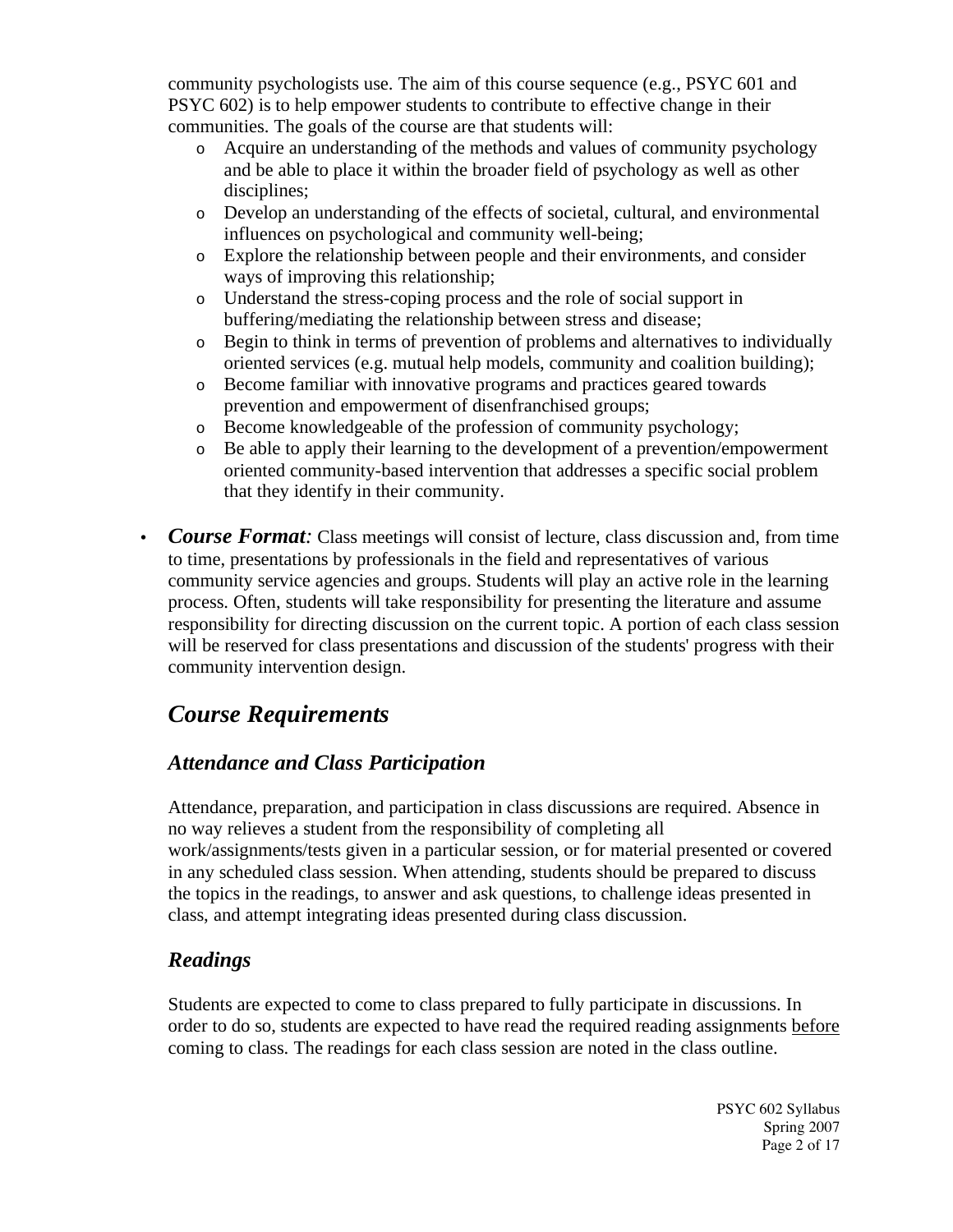**Required Texts** (available for purchase in bookstore):

Albee, G. W., & Gullatta, T. P. (Eds.). (1997). *Primary prevention works.* Thousand Oaks, CA: Sage.

Berkowitz, B. (1987). *Local heroes: The rebirth of heroism in America*. Lexington, MA: D. C. Heath and Co.

Dalton, J. H., Elias, M. J., & Wandersman, A. (2001). *Community Psychology: Linking individuals and communities*. Belmont, CA: Wadsworth.

Homan, Mark S. (1999). *Rules of the game: Lessons from the field of community change*. New York: Brooks/Cole.

**Additional Readings** will be available on Metropolitan State Library's ereserve (http://ereserve.metrostate.edu)

**Highly Recommended Books**: I will refer to the content of the following books often and students may be required to read chapters out of the following books. It is not required that students purchase these books. I simply am making suggestions for those who want to expand their professional library. If students work together to order the books in volume, they may enjoy discounts.

- o Alinsky, Saul D. (1989). *Rules for radicals: A pragmatic primer for realistic radicals.* New York: Vintage Books.
- o Bloom, Martin. (1996). *Primary prevention practices*. Thousand Oaks, CA: Sage.
- o Botvin, G., Schinke, S., & Orlandi, M. A. (1995). *Drug abuse prevention with multiethnic youth*. Thousand Oaks, CA: Sage.
- o Fisher, Deborah. (2003). Assets in action: A handbook for making communities better places to grow up. Minneapolis, MN: Search Institute.
- o Freire, Paulo. (1970). *Pedagogy of the oppressed*. New York: Seabury Press.
- o Glanz, K., Lewis, F. M., & Rimer, B. K. (Eds.) (1997). *Health behavior and health education: Theory, research, and practice*. San Francisco: Jossey-Bass.
- o Homan, Mark S. (2004). *Promoting community change: Making it happen in the real world*. New York: Brooks/Cole.
- o Huff, R. M., & Kline, M. V. (1999). *Promoting health in multicultural populations: A handbook for practitioners*. Thousand Oaks, CA: Sage.
- o Jason, Leonard A. (1997). *Community building: Values for a sustainable future*. Westport, Conn.: Praeger.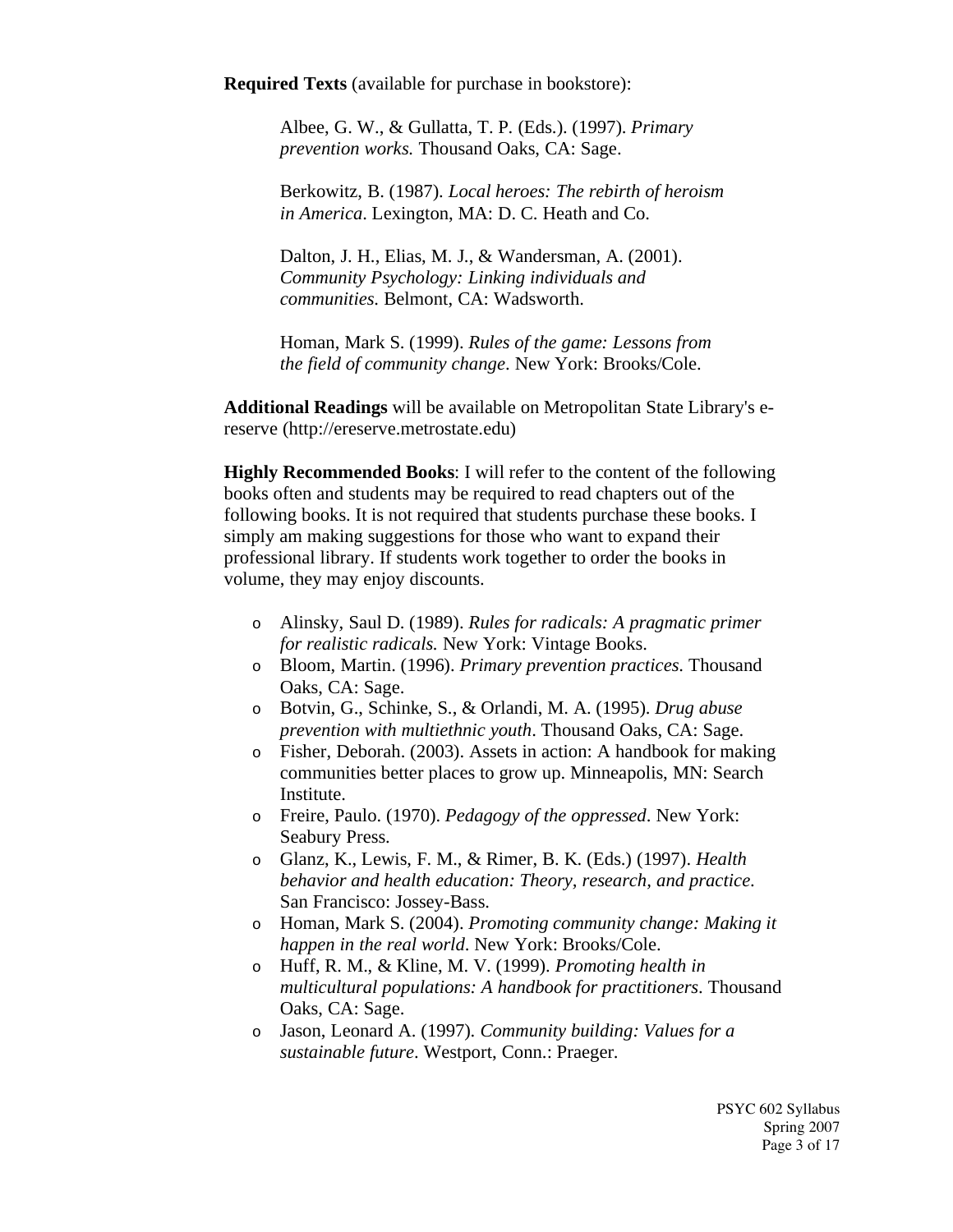- o Kalichman, Seth C. (1998). *Preventing AIDS: A sourcebook for behavioral interventions*. Mahwah, NJ: Lawrence Erlbaum Associates.
- o Kaplan, Howard B. (1996). *Psychosocial Stress: Perspectives on structure, theory, life-course, and methods*. San Diego, CA: Academic Press.
- o Kaye, G. & Wolff, T. (Eds.) (1995). *From the ground up: A workbook on coalition building and community development.* Amherst, MA: AHEC/Community Partners.
- o Kim, U., & Berry, J. W. (1993). *Indigenous psychologies: Research and experience in cultural context*. Newbury Park, CA: Sage.
- o Minkler, M. (Ed.). Community organizing and community building for health  $[2^{nd}$  ed.]. Newbrunswick, NJ: Rutgers University Press.
- o Nelson, G. & Prilleltensky, I. (2005). *Community Psychology: In pursuit of liberation and well-being.* New York: Palgrave.
- o Price, R. H., Cowen, E. L., Lorion, R. P. & Ramos-McKay, J. (Eds.) (1988). *14 ounces of prevention: A casebook for practitioners*. Washington, DC: APA.
- o Putnam, Robert D. (2000). Bowling alone: The collapse and revival of American community. New York: Simon & Schuster.
- o Rappaport, J., & Seidman, E. (Eds.). (2000). *Handbook of Community Psychology*. New York: Kluwer Academic/Plenum Pub.
- o Schram, Barbara. (1997). *Creating small scale social programs: Planning, implementation and evaluation*. Thousand Oaks, CA: Sage.
- o Schorr, Lisbeth B. (1997). *Common purpose: Strengthening families and neighborhoods to rebuild America*. New York: Doubleday.
- o Schorr, L. B., & Schorr, D. (1988). *Within our reach: Breaking the cycle of disadvantage*. New York: Doubleday.
- o Trickett, E. J., Watts, R. J. & Birman, D. (Eds.) (1994). *Human diversity: Perspectives on people in context*. San Francisco: Jossey-Bass.
- o Weissberg, R. P., Gullatta, T. P., Hampton, R. L., Ryan, B. A., & Adams, G. R. (Eds.). (1997). *Enhancing children's wellness.* Thousand Oaks, CA: Sage.
- o Weissberg, R. P., Gullatta, T. P., Hampton, R. L., Ryan, B. A., & Adams, G. R. (Eds.). (1997). *Establishing preventive services.* Thousand Oaks, CA: Sage.

**Professional Literature Resources:** Students should consult the following journals on a regular basis and in preparing their respective class presentations for articles relevant to their assigned topic.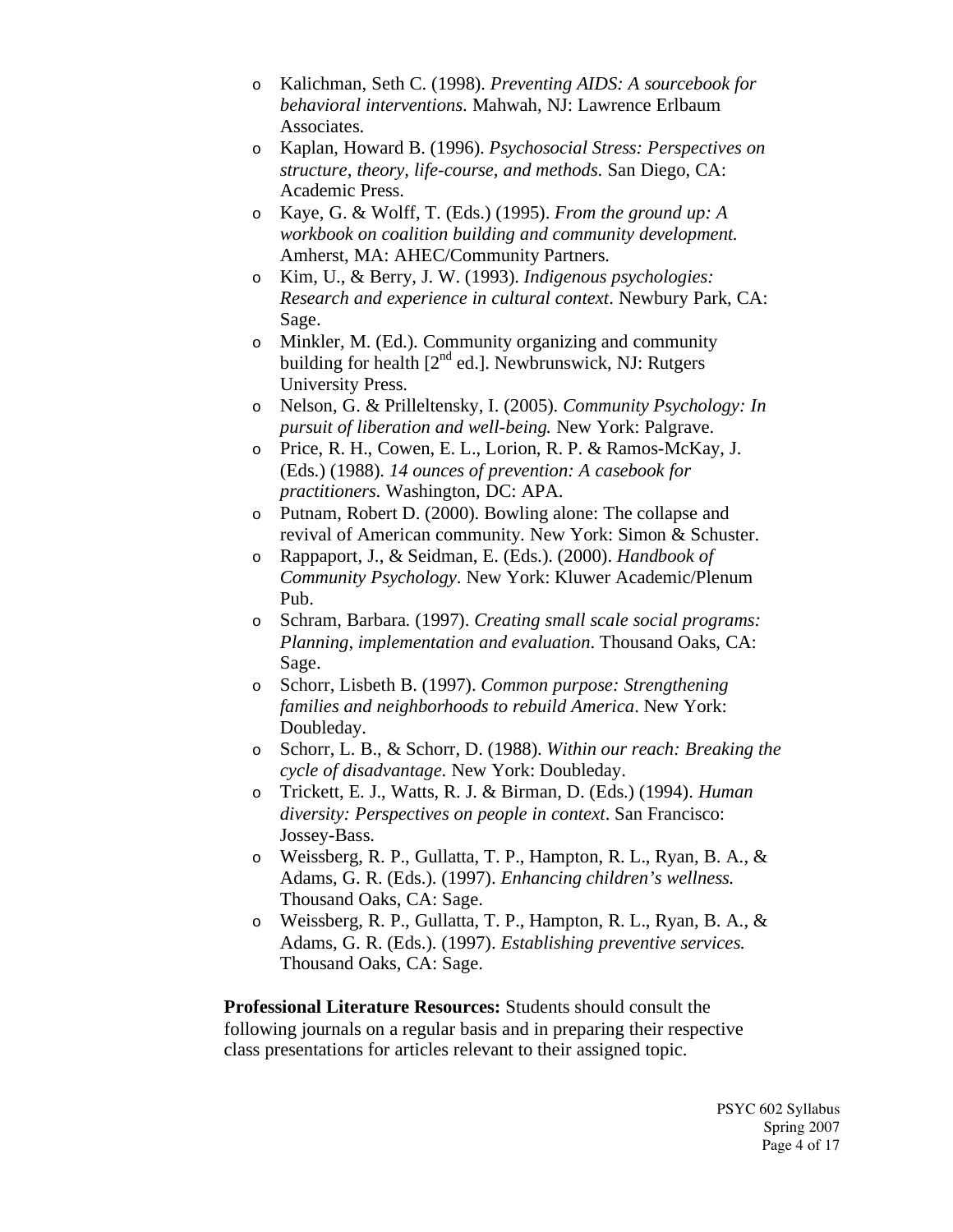- o *American Journal of Community Psychology*
- o *Canadian Journal of Community Mental Health*
- o *Community Development Journal*
- o *Community Mental Health Journal*
- o *The Community Psychologist* (SCRA's Newsletter)
- o *Health Education and Behavior*
- o *Journal of Community Practice*
- o *Journal of Community Psychology*
- o *Journal of Prevention and Intervention in the Community*
- o *Journal of Primary Prevention*
- o *Prevention Science*
- o *The Prevention Researcher:* http://www.tpronline.org/
- o *Journal of Rural Community Psychology*: http://www.marshall.edu/jrcp/
- o *Prevention and Treatment:* http://www.journals.apa.org/prevention/

**Web sites** (and the links that they provide): Students are encouraged to check out the following:

- Society for Community Research and Action (APA Div. 27) home page: http://www.scra27.org/
- Community Psychology Network: http://www.communitypsychology.net/
- Society for Prevention Research: http://www.preventionresearch.org/
- The Community Toolbox: http://ctb.ku.edu/

#### *Oral and Written Assignments*

#### **Prevention and Health Promotion Models Presentation:**

Much of the material that we will be covering in this course involves descriptions, evaluations and the how-tos of community interventions, with particular emphasis on preventive interventions. So that we can review as many model prevention programs as possible within the short time period, students will be asked to:

- select a problem area and review the professional literature that describes community-based interventions world-wide that are prevention and/or health promotion oriented and have been designed, implemented and evaluated to affect change in that problem area;
- categorize the interventions based upon the ecological level, setting characteristics, population of interest, or other category that fits the problem area and interventions that have been developed, and critically summarize the "state of the art" in prevention and/or health promotion for the selected problem area;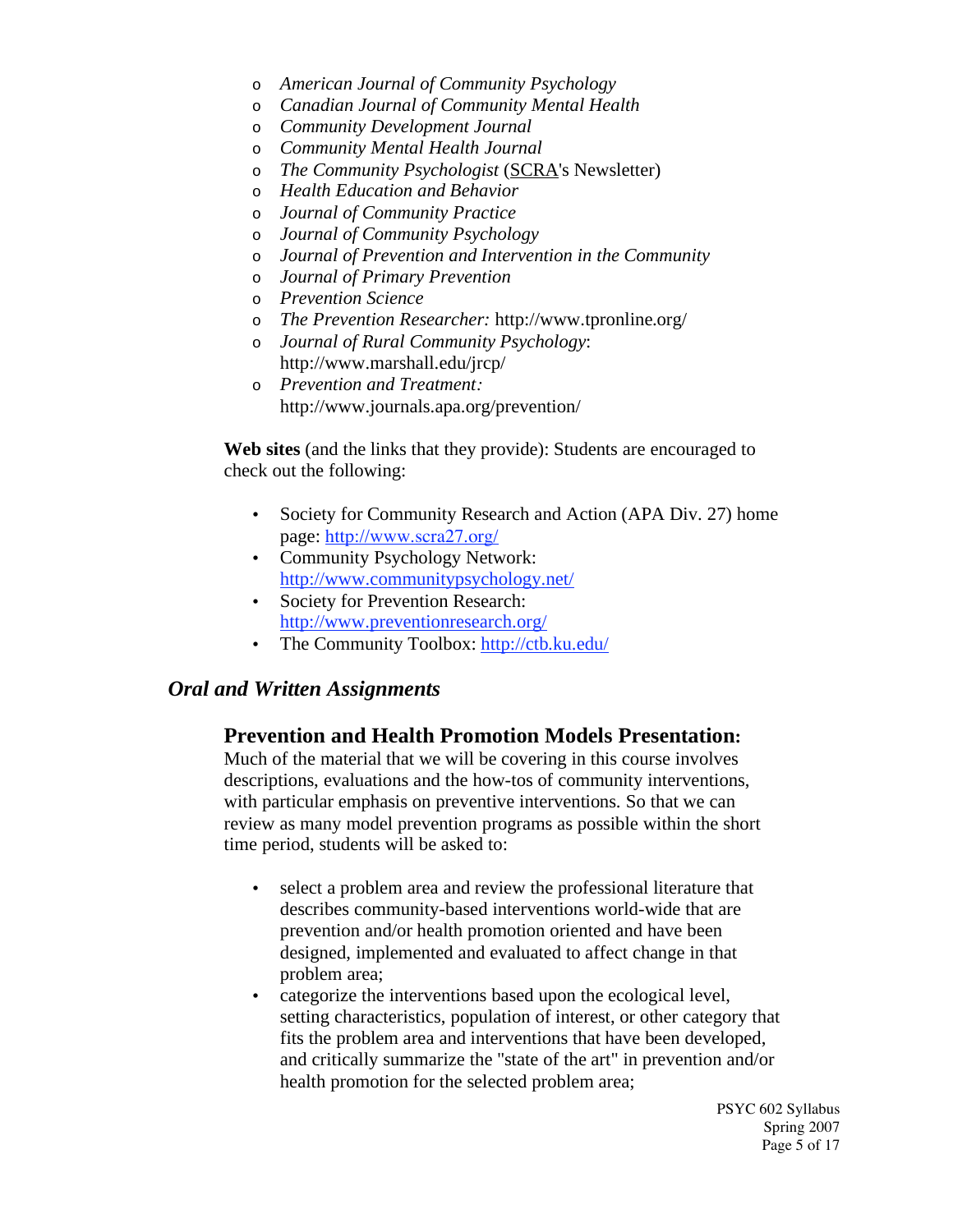- identify those programs nationwide that can be considered "model" programs in that they have been rigorously evaluated and found to be effective, are community based, and have been replicated in multiple sites and with multiple cultural groups;
- research and identify those services and interventions with a preventive and/or health promotion orientation in Minnesota that have been implemented to address the problem and provide a critique of these interventions/services based on your assessment of the "state of the art" and the criteria used to identify model programs;
- present these findings and critique to the class and lead a discussion that focuses on identifying the intervention approach(es) that is(are) most likely to be effective and applicable to problems and populations in and around the Twin Cities;
- provide a bibliography (including web sites) of relevant sources to the class for further study;
- develop and/or distribute visual materials to aid in their presentation;

The student presenter will work with the instructor and on their own to identify literature and other resources relevant to the chosen problem area and to develop a thorough understanding of the approaches/strategies. In addition to the above criteria, the content of your presentation (and your visuals) should cover the following:

- 1. detailed descriptions of the community oriented interventions that have been used to address the problems: which type of interventions have been used, how have they worked (or not worked), populations/settings in which the intervention(s) has(ve) been implemented and evaluated, results of the evaluations;
- 2. procedures and/or steps in the process of implementing the intervention(s) relevant to the problem area and/or special populations, any implications or learning from previous applications that need to be considered in future application of the intervention(s), implications of the model for application in Minnesota and with culturally diverse communities; and
- 3. any ethical considerations which are relevant to the intervention(s), problem area and/or special populations

**Community Intervention Project:** As this class focuses on community interventions, students will be expected to apply their new knowledge in a community based intervention. Class discussions and homework assignments will help students to select an appropriate intervention and develop a plan for a course of action, resource analysis, and a plan for evaluating the effectiveness of the intervention. Students can choose to work alone or in a group for this experience, although group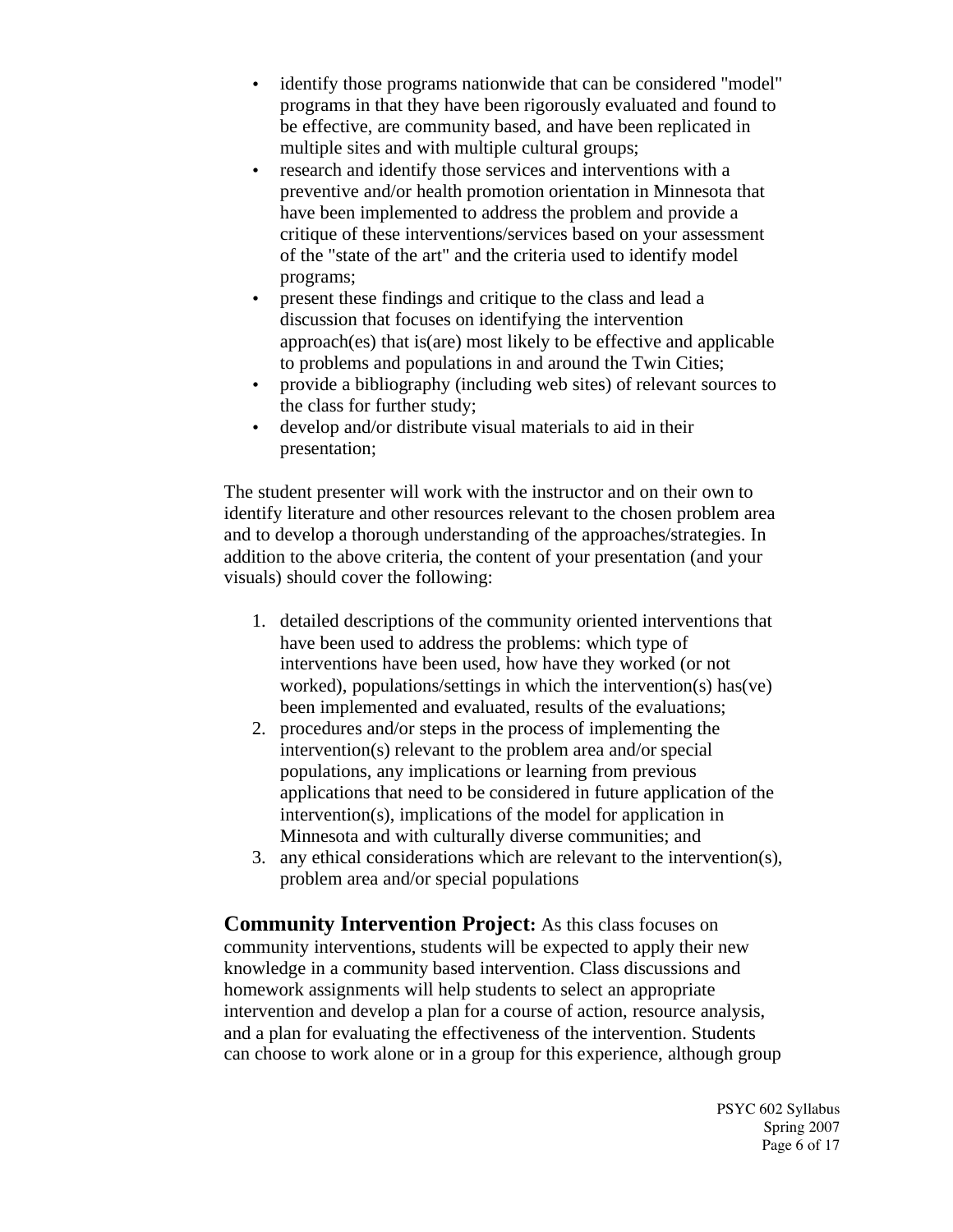work is highly recommended. Homework assignments will guide the students through this process.

One of the goals of this class is to provide support to students in learning how to document their work for dissemination to other community change agents. As one of the major requirements for the completion of this course, students will be asked to document (in writing) their community intervention project. You should include an assessment and brief discussion of the problem that the intervention addressed, along with a detailed description of the intervention and the steps you took in designing the intervention, including steps toward "legitimation" (i.e., involving the community in all phases of the planning, implementation, and evaluation process). In addition to the written documentation, you or your group will be asked to orally present your work at the end of the semester, so that your classmates can benefit from your experience. Your presentations (both written and oral) should describe what you learned, and how you plan to evaluate the effectiveness of your intervention. It should be presented in such a way as to be accessible and understandable to future change agents. The content and structure of the presentation should be guided by the literature reviewed for this class.

Students will be expected to keep a project activities and reflection journal, in which they will document their activities associated with the intervention project. In addition, it is expected that they will use the journal to reflect on their success (or not), barriers they experience to doing community-based work, and reflections on the readings that they find relevant to their experience.

#### *Students with Disabilities*

All students with disabilities who are requesting accommodations should give the Office for Students with Disabilities at least two weeks advance notice to ensure accommodations in time. If you have a documented learning disability, or if you suspect you have a learning disability that may impact your opportunity to succeed in this course, contact the instructor right away (before the second class meeting) to explore possible ways to reasonably accommodate your learning style.

#### *Cheating and Plagiarism*

Each student is expected to be honest in his/her work. Dishonesty in assignments, examinations, or other academic work is considered an extremely serious offense and will subject the student to disciplinary action. Likewise, plagiarism is considered an extremely serious offense. A student is guilty of plagiarism when he/she fails to give adequate credit for any ideas or material taken from another source for either written or oral presentation, including purchasing papers turned in as one's own work. The offering of materials assembled or collected by others in the form of projects or collections without acknowledgment also is considered plagiarism. The Publication Manual of the

> PSYC 602 Syllabus Spring 2007 Page 7 of 17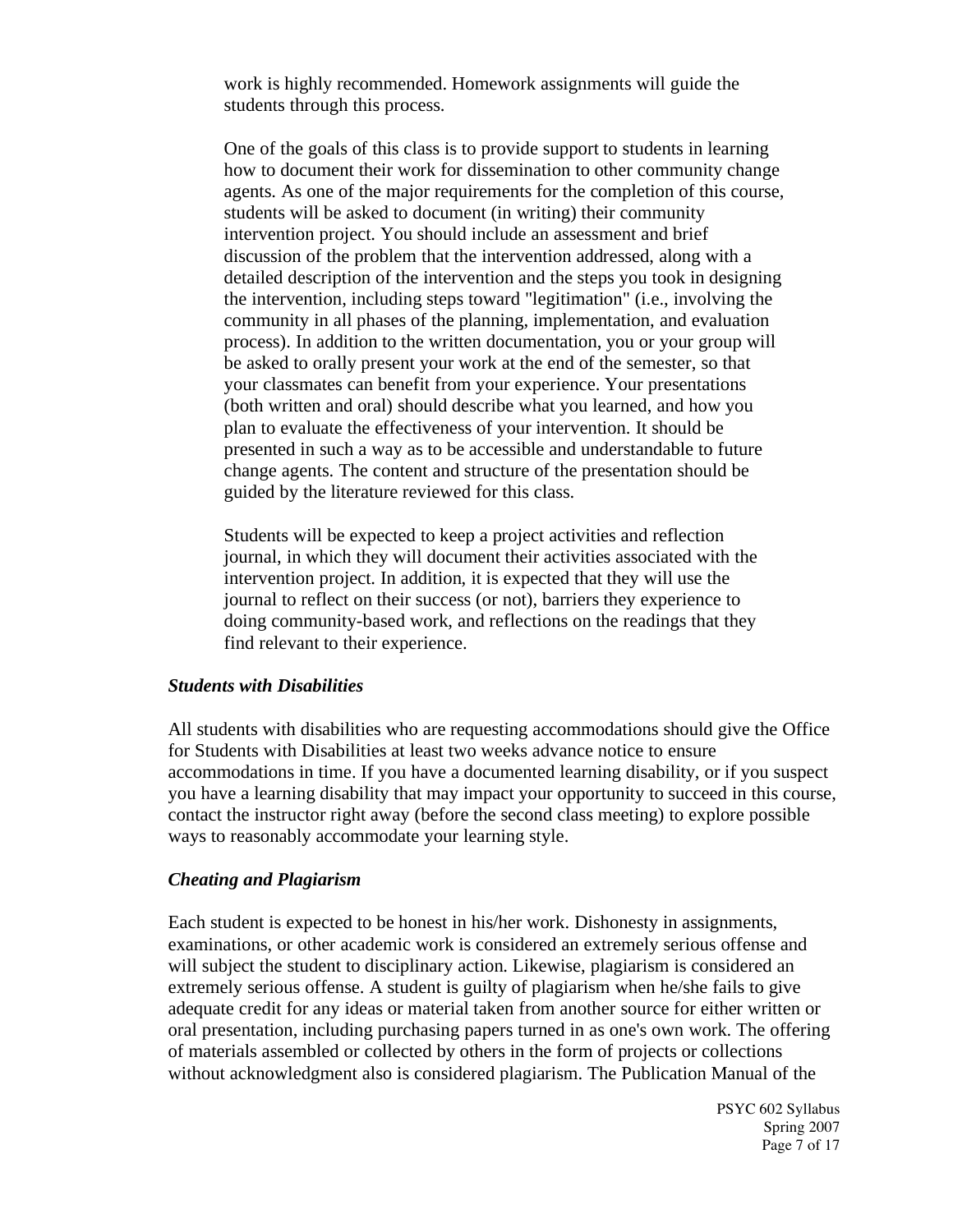American Psychological Association is the recommended resource in how to appropriately use citations for students studying psychology. Students exhibiting intentional cheating or plagiarism will fail this course. Please read the Academic Honor Code printed in the Metropolitan State University Student Handbook!

*Grading* Grades are based on the quality of the student's work throughout the course in the following areas: preparation for each class, participation, presentations and accompanying handouts, community-based intervention, and individual and group written assignments. Points awarded for each area are:

| Participation in class discussions, activities<br>and homework assignments | 50 points  |
|----------------------------------------------------------------------------|------------|
| Prevention models presentation (oral)                                      | 100 points |
| Community intervention project<br>(documentation)                          | 100 points |
| Community intervention project (oral<br>presentation)                      | 50 points  |
| Community intervention project journal                                     | 50         |
| TOTAL.                                                                     | 400 POINTS |

#### **Grading Scale**:

| 90% or better   | $A - t_0 A$    |
|-----------------|----------------|
| 80-89%          | $B$ - to $B$ + |
| 70-79%          | $C$ - to $C$ + |
| 60-69%          | Ð              |
| less than $60%$ | F              |

An incomplete (I) grade will be assigned only if two conditions have been met. First, the student must have completed the majority of course work, written assignments and examinations, and earned a grade of 'C' or better. Normally, an 'I' grade will be given only when there has been class attendance and participation until at least the last three weeks of the semester. Second, documented evidence must be submitted to substantiate the fact that course completion was prevented because of personal problems, such as a medical or family emergency. Failing to attend or to complete the course, whether due to negligence or indifference, will result in a grade of 'F' unless there has been an official course withdrawal. If an 'I' is assigned, completion of all course work is the responsibility of the student. All course work must be completed within 1 semester following the semester in which the 'I' was given.

> PSYC 602 Syllabus Spring 2007 Page 8 of 17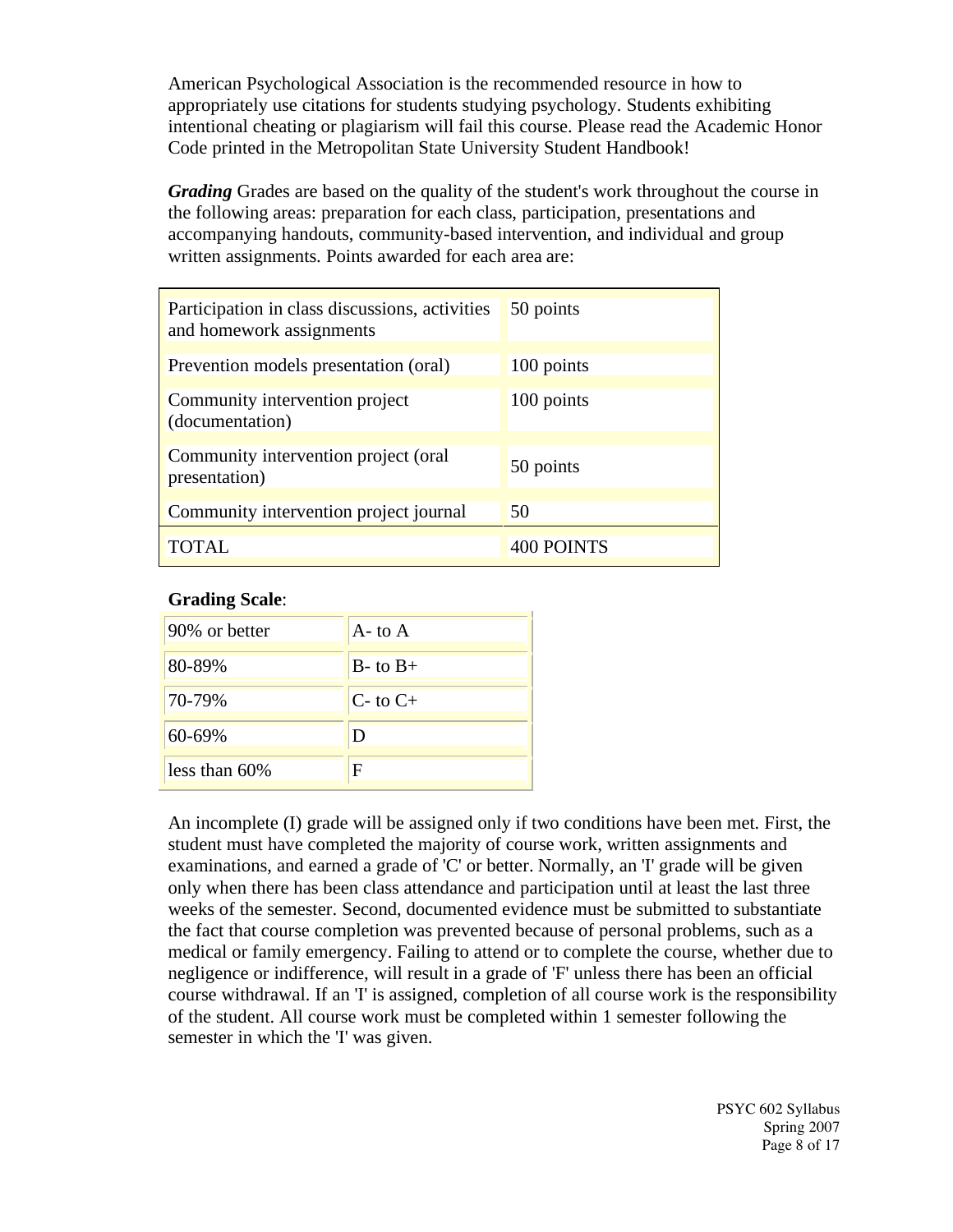### **Course Outline**

| <b>Class</b><br>session | <b>Topic</b>                             | <b>Reading and Assignments</b>                                                                                                                                                                                                                                                                                                                                                                                                                                                                                                                                                                                                                                                                                           |
|-------------------------|------------------------------------------|--------------------------------------------------------------------------------------------------------------------------------------------------------------------------------------------------------------------------------------------------------------------------------------------------------------------------------------------------------------------------------------------------------------------------------------------------------------------------------------------------------------------------------------------------------------------------------------------------------------------------------------------------------------------------------------------------------------------------|
| Jan. 10                 | Overview and<br>review                   | Weick (1984)<br>$\bullet$<br><b>Community Empowerment:</b><br>$\bullet$<br>http://www.scn.org/cmp/modules/mea-16.htm                                                                                                                                                                                                                                                                                                                                                                                                                                                                                                                                                                                                     |
| Jan. 17                 | Creating<br><b>Community Change</b>      | Berkowtiz (1987) (choose 4 stories to read)<br>$\bullet$<br>Dalton text, Chapter 13<br>$\bullet$<br>End of One Way<br>$\bullet$<br>Jason (1995 & 1997)<br>$\bullet$<br>Wollman (1998)<br>$\bullet$<br>Wursten (1988)<br>$\bullet$<br>Schorr (1997)<br>$\bullet$<br>Francisco (2001)<br>$\bullet$<br>The Community Toolbox http://ctb.ku.edu/<br>$\bullet$<br>Community Development Society http://comm-<br>$\bullet$<br>dev.org/<br>Association for the Study and Development of<br>$\bullet$<br>Community http://www.capablecommunity.com/<br>The Center for Community Change:<br>$\bullet$<br>http://www.communitychange.org/resources/orgdevto<br>ols/<br>Midwest Academy: http://www.midwestacademy.com<br>$\bullet$ |
| Jan. 24                 | Strategies of<br><b>Community Change</b> | Homan (1999) Chapter. 5<br>$\bullet$<br>Checkoway (1995)<br>$\bullet$<br>Cherniss (2000)<br>Rivera (1998)<br>Wolff (2001)<br>$\bullet$<br>Checkoway & Pothakuchi (1995)<br>Calsyn (2003)<br>$\bullet$<br>Emshoff (2003)<br>recommended: Alinsky (1989)<br>$\bullet$                                                                                                                                                                                                                                                                                                                                                                                                                                                      |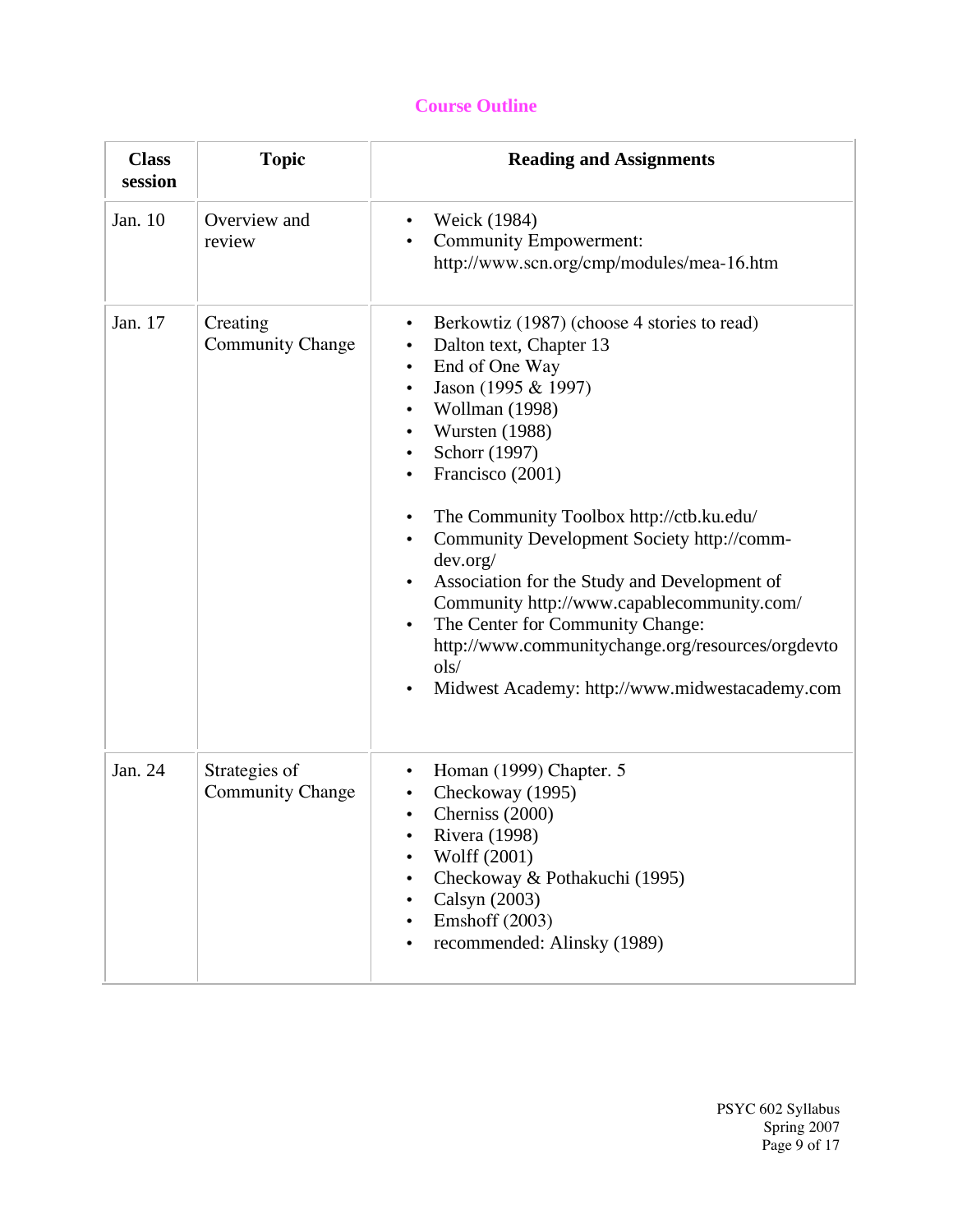| Jan. $31 &$<br>Feb 7 | Lessons of<br><b>Community Change</b>                                                                  | Homan (1999) all chapters<br>٠<br><b>Woliver</b> (1996)<br>$\bullet$                                                                                                                                                                                                                                                                                                                                                                                                                                                                                                                                                                                                                                                                                                                                                                                                                                 |
|----------------------|--------------------------------------------------------------------------------------------------------|------------------------------------------------------------------------------------------------------------------------------------------------------------------------------------------------------------------------------------------------------------------------------------------------------------------------------------------------------------------------------------------------------------------------------------------------------------------------------------------------------------------------------------------------------------------------------------------------------------------------------------------------------------------------------------------------------------------------------------------------------------------------------------------------------------------------------------------------------------------------------------------------------|
| Feb. 14              | Understanding the<br>cause of<br>social/personal ills:<br>stress, coping and<br>resilience             | Dalton text, Chapter 8<br>٠<br>Albee text, Chapter 2<br>$\bullet$<br>Rudkin (2003), Chapter 11<br>$\bullet$<br>Taylor (1996)<br>Taylor (2000)<br>$\bullet$<br>Bonanno (2004)<br>$\bullet$<br>Youngstrom (2003)<br>$\bullet$                                                                                                                                                                                                                                                                                                                                                                                                                                                                                                                                                                                                                                                                          |
| Feb. 21              | Social Support and<br>competence<br>promotion:<br>Implications for<br>Community<br>Psychology practice | Barrera (2000)<br>٠<br><b>Rivlin</b> (1989)<br>$\bullet$<br>Meissen (1994)<br>$\bullet$<br>Wituk (2002)<br><b>American Self-help Clearinghouse</b><br>$\bullet$<br>http://mentalhelp.net/selfhelp/                                                                                                                                                                                                                                                                                                                                                                                                                                                                                                                                                                                                                                                                                                   |
| Feb. 28              | Beyond social<br>support: Prevention                                                                   | Dalton text, Chapter 9<br>٠<br>Albee text, Chapter 1<br>$\bullet$<br>Albee (1986)<br>$\bullet$<br><b>Scales</b> (1990)<br>Elias (1995)<br>$\bullet$<br><b>Bloom</b> (1996)<br>$\bullet$<br>Guiding Principles and Best Practices in Prevention:<br>$\bullet$<br>http://captus.samhsa.gov/western/resources/bp/step6/i<br>ndex.cfm<br>Search Institute http://www.search-institute.org/<br>Society for Prevention Research<br>http://www.preventionresearch.org/<br>Center for the Study and Prevention of Violence<br>$\bullet$<br>http://www.colorado.edu/cspv/<br>The Prevention Researcher http://www.tpronline.org/<br>$\bullet$<br><b>Prevention Research Center</b><br>http://www.preventionresearch.org/<br>Collarborative to Advance Social and Emotional<br>$\bullet$<br>Learning http://www.casel.org/<br><b>Minnesota Prevention Resource Center</b><br>$\bullet$<br>http://ww.emprc.org/ |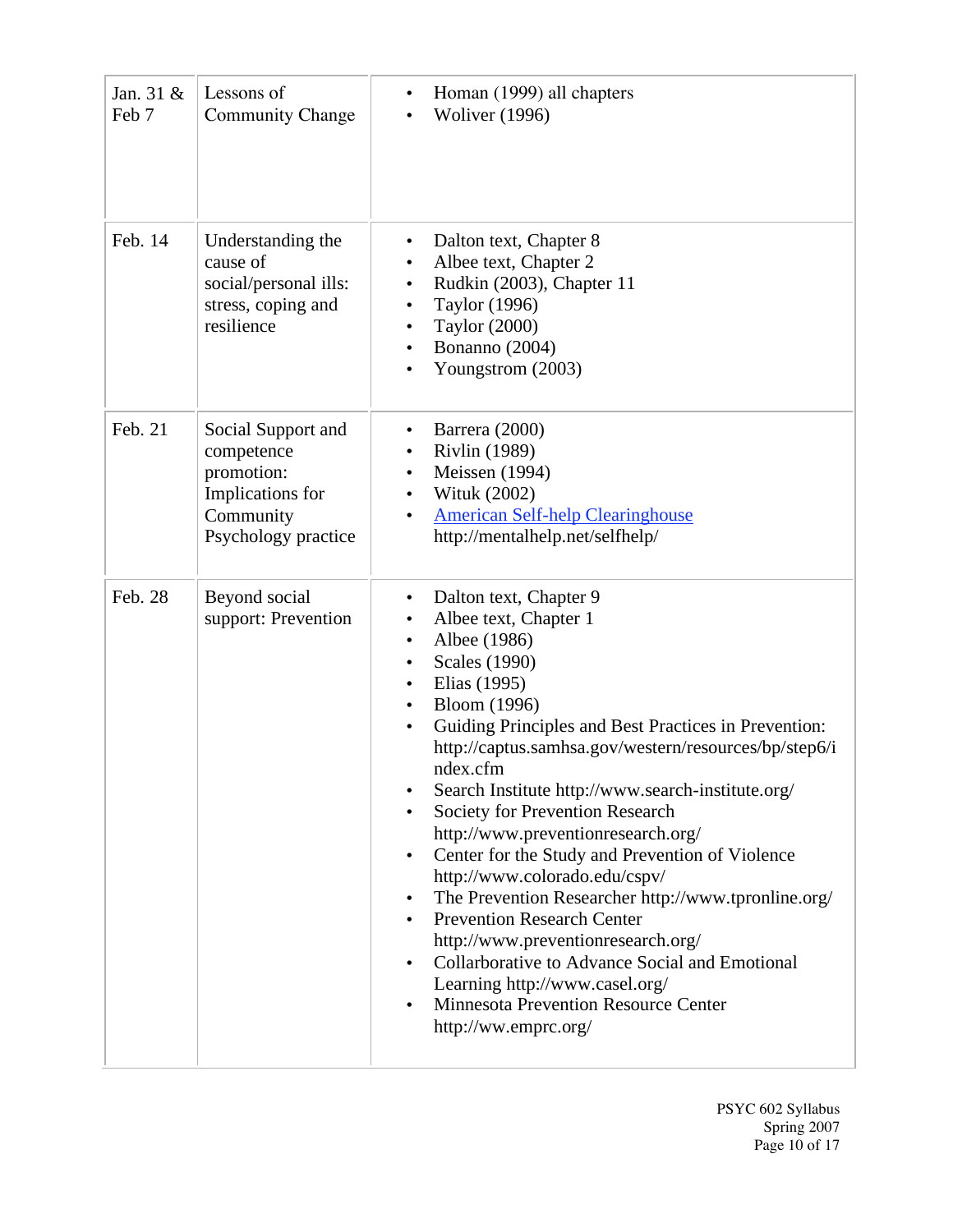| March 7  | <b>Health Promotion</b><br>Practice                                                                | Cowen (1991)<br>$\bullet$<br>Stokols (1992)<br>٠<br>Revenson (2000)<br>$\bullet$<br>Banyard (2004)<br>Huff (1999)<br>$\bullet$<br>Kline (1999)<br>$\bullet$<br>Minkler (2005)<br>$\bullet$                                                                                                                                                                                                                                                                                                                                                                                                                                                                                                                                                                                                                                                                                                                                                                                |
|----------|----------------------------------------------------------------------------------------------------|---------------------------------------------------------------------------------------------------------------------------------------------------------------------------------------------------------------------------------------------------------------------------------------------------------------------------------------------------------------------------------------------------------------------------------------------------------------------------------------------------------------------------------------------------------------------------------------------------------------------------------------------------------------------------------------------------------------------------------------------------------------------------------------------------------------------------------------------------------------------------------------------------------------------------------------------------------------------------|
| March 14 | Issues in design,<br>implementation,<br>evaluation, and<br>dissemination of<br>innovative programs | Dalton text, Chapter 10 & 11<br>$\bullet$<br>How to build a successful prevention program:<br>$\bullet$<br>http://captus.samhsa.gov/western/resources/bp/index.c<br>fm<br>How to develop a Logic Model:<br>$\bullet$<br>http://www.wkkf.org/pubs/tools/evaluation/pub3669.p<br>df<br>other websites for Logic Model help<br>$\bullet$<br>http://ctb.ku.edu/tools/en/sub_section_main_18<br>$\circ$<br>77.htm<br>http://www.uwex.edu/ces/pdande/evaluation/e<br>$\circ$<br>vallogicmodel.html<br>http://www.insites.org/documents/logmod.pdf<br>$\circ$<br>Community readiness: Edwards (2000) or<br>http://captus.samhsa.gov/western/resources/prevmat/c<br>ommread.pdf<br><b>Nation (2003)</b><br>Wandersman (2003)<br>$\bullet$<br>Gottfredson (1997)<br>$\bullet$<br>Resnicow (2000)<br>$\bullet$<br>McElhaney (1995)<br>$\bullet$<br>Pentz (2000)<br><b>Getting to Outcomes</b><br>Society for Prevention Research:<br>$\bullet$<br>http://www.preventionresearch.org |
| March 21 | <b>SPRING BREAK</b>                                                                                | <b>NO CLASS</b>                                                                                                                                                                                                                                                                                                                                                                                                                                                                                                                                                                                                                                                                                                                                                                                                                                                                                                                                                           |
| March 28 | <b>Best Practices in</b><br>Prevention and<br>Promotion                                            | Albee text, Chapters 3-16<br>Jason (1998)                                                                                                                                                                                                                                                                                                                                                                                                                                                                                                                                                                                                                                                                                                                                                                                                                                                                                                                                 |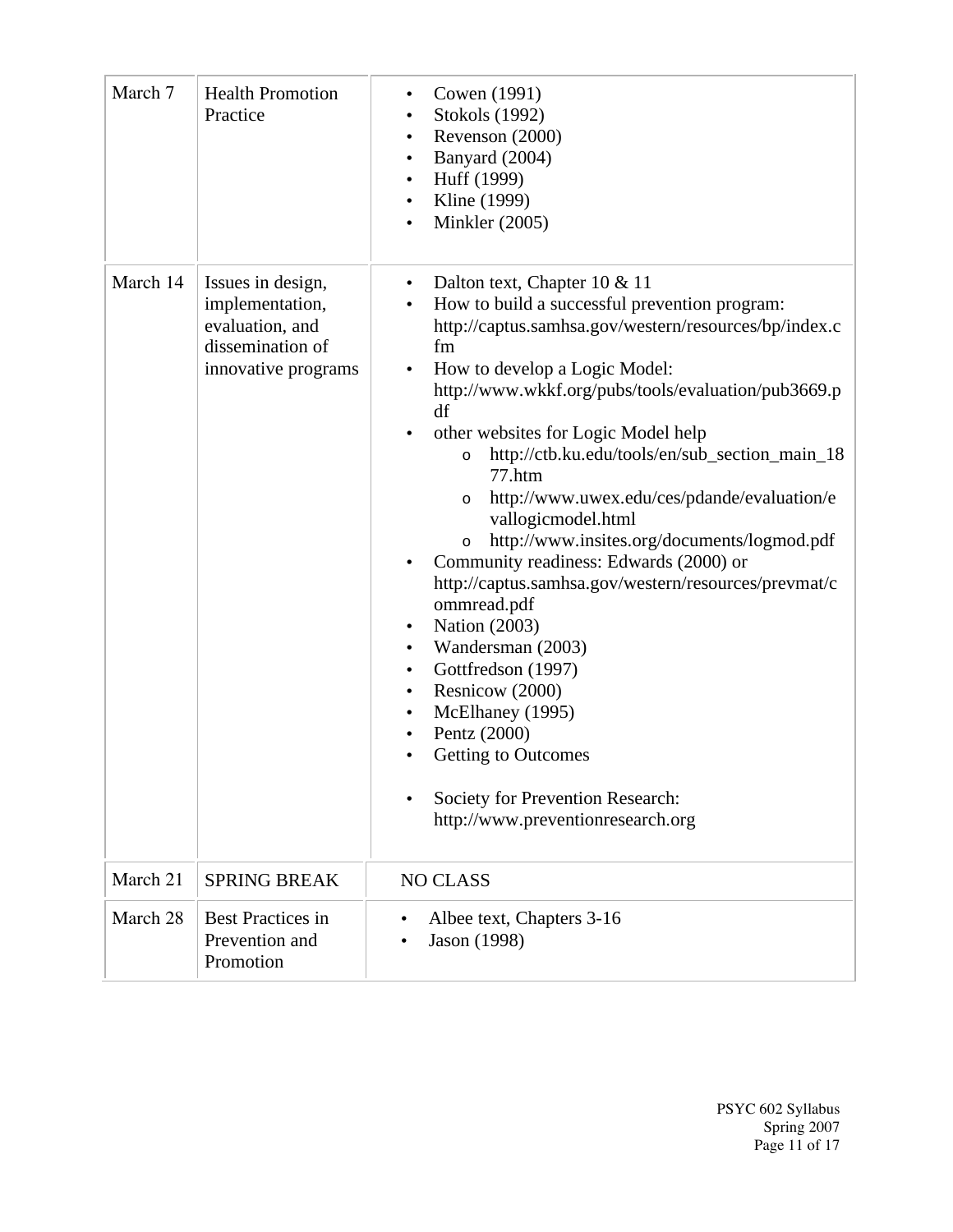| April 4 | Prevention<br>strategies | Student presentation regarding AIDS and other Health issues                                                                                                                                                                                                                                                                                                                                                                                                                                                                                                                                                     |
|---------|--------------------------|-----------------------------------------------------------------------------------------------------------------------------------------------------------------------------------------------------------------------------------------------------------------------------------------------------------------------------------------------------------------------------------------------------------------------------------------------------------------------------------------------------------------------------------------------------------------------------------------------------------------|
|         |                          | <b>CDC</b> Division of AIDS/HIV Prevention<br>$\bullet$<br>http://www.cdc.gov/hiv/dhap.htm<br><b>National Center for Health Statistics</b><br>http://www.cdc.gov/nchs/default.htm<br>National Institutes for Health http://www.nih.gov/<br>$\bullet$<br>Office of the Surgeon General<br>$\bullet$<br>http://www.surgeongeneral.gov/sgoffice.htm<br>Clearway Minnesota http://www.mpaat.org/<br>$\bullet$<br>Minnesota Youth Tobacco Prevention Initiative<br>http://www.mntobacco.net<br>see special issue of American Journal of Community<br>Psychology, 26(1)<br><b>Student presentation regarding ATOD</b> |
|         |                          | What works:<br>http://captus.samhsa.gov/western/resources/prevmat/su<br>b-res-findings.pdf<br>SAMSHA model programs:<br>$\bullet$<br>http://modelprograms.samhsa.gov/template_cf.cfm?pag<br>e=model list<br><b>Substance Abuse and Mental Health Services</b><br>$\bullet$<br>Administration http://www.samhsa.gov/<br>National Institute on Drug Abuse<br>http://www.nida.nih.gov/<br>National Institute on Alcohol Abuse and Addiction<br>http://www.niaaa.nih.gov/index.htm                                                                                                                                  |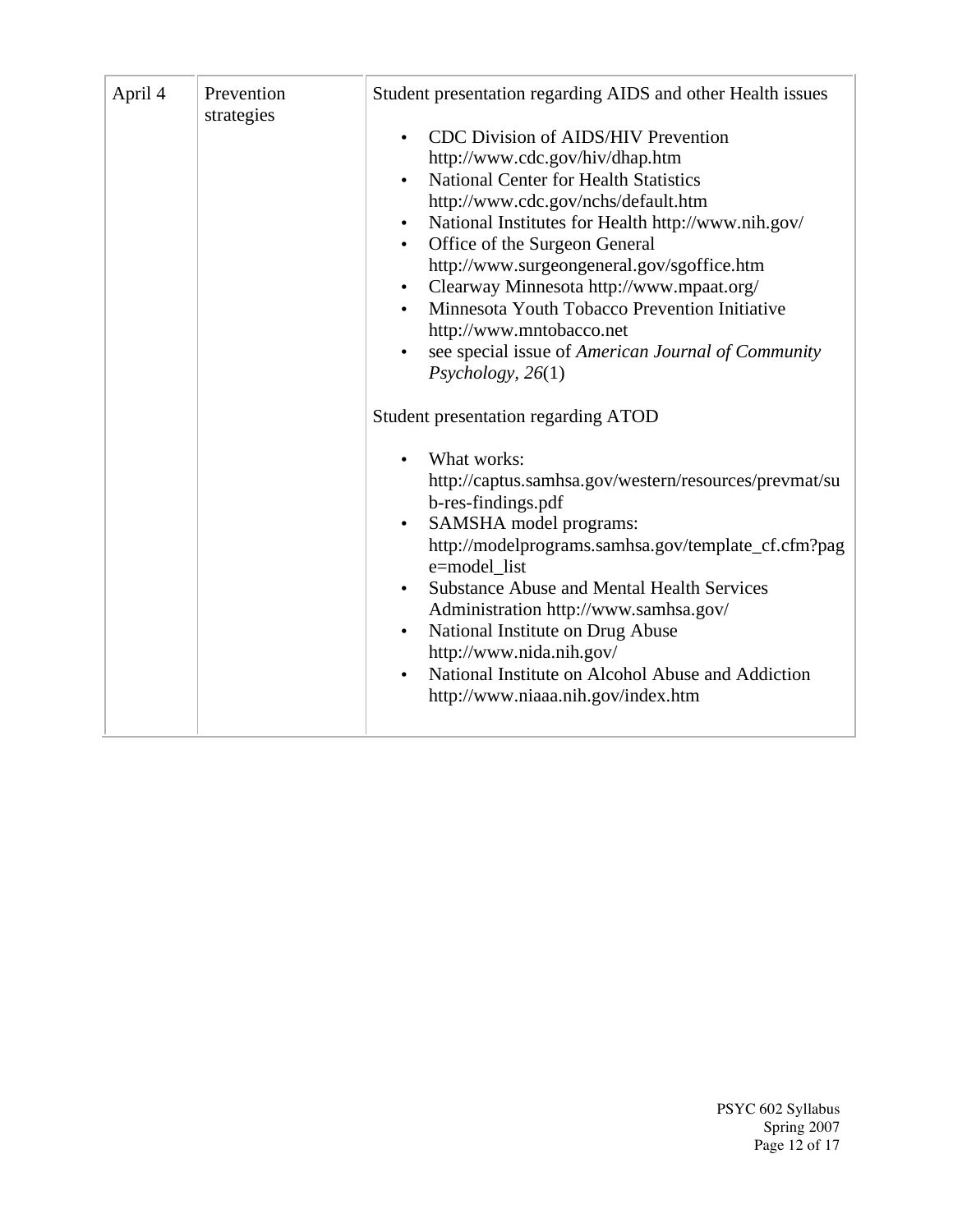| April 11<br>Prevention<br>strategies continued | Student presentation regarding violence prevention<br>National Clearinghouse on Child Abuse and<br>$\bullet$<br><b>Neglect Information</b><br>http://www.calib.com/nccanch/<br>Prevent Child Abuse Minnesota<br>http://www.familysupport.org/<br>Prevent Child Abuse America<br>http://www.preventchildabuse.org/<br>Stop It Now Campaign to Prevent Child Sexual<br>Abuse http://www.stopitnow.org/<br>Collarborative to Advance Social and Emotional<br>$\bullet$<br>Learning http://www.casel.org/<br>Minnesota Center Against Violence and Abuse<br>http://www.mincava.umn.edu/<br>Minnesota Coalition for Battered Women<br>http://www.mcbw.org/<br>Domestic Abuse Project http://www.mndap.org/<br>$\bullet$<br>Casa de Esperanza<br>http://www.casadeesperanza.org/<br>Abuse, Rape and Domestic Violence Aid and<br>$\bullet$<br>Resource Collection http://www.aardvarc.org/<br>Center for the study and prevention of violence<br>$\bullet$<br>http://www.colorado.edu/cspv/<br>CDC report: Facts on Youth Violence<br>$\bullet$<br>http://www.cdc.gov/od/oc/media/fact/violence.ht<br>m<br>National Criminal Justice Reference Service<br>http://www.ncjrs.org/<br>Office of Juvenile Justice and Delinquency<br>Prevention http://ojjdp.ncjrs.org/<br><b>MN Criminal Justice Statistics Center</b><br>http://www.mnplan.state.mn.us/cj/index.html<br>Minnesota Gang Strikeforce<br>http://www.dps.state.mn.us/strikeforce/<br>Student presentation regarding homelessness/poverty<br><b>National Coalition for Homelessness</b><br>http://www.nationalhomeless.org/ |
|------------------------------------------------|--------------------------------------------------------------------------------------------------------------------------------------------------------------------------------------------------------------------------------------------------------------------------------------------------------------------------------------------------------------------------------------------------------------------------------------------------------------------------------------------------------------------------------------------------------------------------------------------------------------------------------------------------------------------------------------------------------------------------------------------------------------------------------------------------------------------------------------------------------------------------------------------------------------------------------------------------------------------------------------------------------------------------------------------------------------------------------------------------------------------------------------------------------------------------------------------------------------------------------------------------------------------------------------------------------------------------------------------------------------------------------------------------------------------------------------------------------------------------------------------------------------------------------------------------------------------------------|
|------------------------------------------------|--------------------------------------------------------------------------------------------------------------------------------------------------------------------------------------------------------------------------------------------------------------------------------------------------------------------------------------------------------------------------------------------------------------------------------------------------------------------------------------------------------------------------------------------------------------------------------------------------------------------------------------------------------------------------------------------------------------------------------------------------------------------------------------------------------------------------------------------------------------------------------------------------------------------------------------------------------------------------------------------------------------------------------------------------------------------------------------------------------------------------------------------------------------------------------------------------------------------------------------------------------------------------------------------------------------------------------------------------------------------------------------------------------------------------------------------------------------------------------------------------------------------------------------------------------------------------------|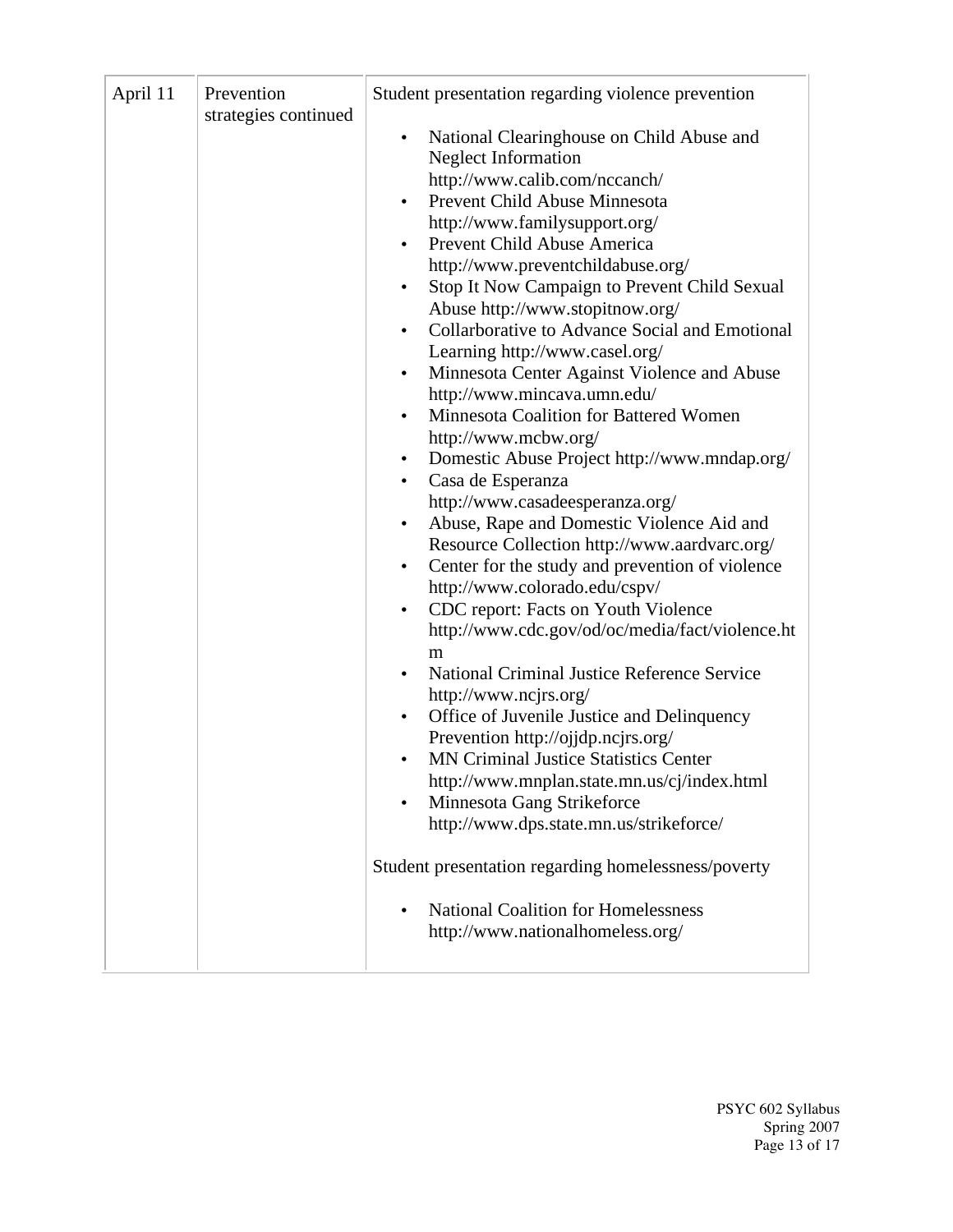| April 18 | Prevention<br>strategies continued                 | Student presentation regarding MI/DD<br>Report: Preventing Mental Disorders in School-<br>age Children<br>http://www.prevention.psu.edu/CMHS.html<br><b>UCLA School Mental Health Project</b><br>$\bullet$<br>http://smhp.psych.ucla.edu/<br>National Mental Health Information Center<br>$\bullet$<br>http://www.mentalhealth.org/<br>National Alliance for the Mentall Ill<br>http://www.nami.org/<br>National Institute of Mental Health<br>٠<br>http://www.nimh.nih.gov/<br><b>National Mental Health Assocation</b><br>http://www.nmha.org/<br>Tasks Unlimited: Fairweather Lodge<br>٠<br>http://www.tasksunlimited.org/<br>American Association on Mental Retardation<br>http://www.aamr.org/<br>Federation for Children with Special Needs<br>٠<br>http://www.fcsn.org/<br>American Foundation for Suicide Prevention<br>٠<br>http://www.afsp.org/<br>National Center for Suicide Prevention Training<br>http://www.ncspt.org/<br>SOS Suicide Prevention Program<br>٠<br>http://www.mentalhealthscreening.org/sos_highs<br>chool/index.htm<br><b>Yellow Ribbon Suicide Prevention Program</b><br>٠<br>http://www.yellowribbon.org/<br>National Strategy for Suicide Prevention<br>http://www.mentalhealth.org/suicideprevention/d<br>efault.asp |
|----------|----------------------------------------------------|--------------------------------------------------------------------------------------------------------------------------------------------------------------------------------------------------------------------------------------------------------------------------------------------------------------------------------------------------------------------------------------------------------------------------------------------------------------------------------------------------------------------------------------------------------------------------------------------------------------------------------------------------------------------------------------------------------------------------------------------------------------------------------------------------------------------------------------------------------------------------------------------------------------------------------------------------------------------------------------------------------------------------------------------------------------------------------------------------------------------------------------------------------------------------------------------------------------------------------------------------------|
| April 25 | Student's<br>Community<br>Intervention<br>Projects | <b>Student presentations of community interventions</b>                                                                                                                                                                                                                                                                                                                                                                                                                                                                                                                                                                                                                                                                                                                                                                                                                                                                                                                                                                                                                                                                                                                                                                                                |

### **Bibliography**

Albee, George W. (1986). Toward a just society: Lessons from observations on the primary prevention of psychopathology. *American Psychologist, 41*(8), 891-898.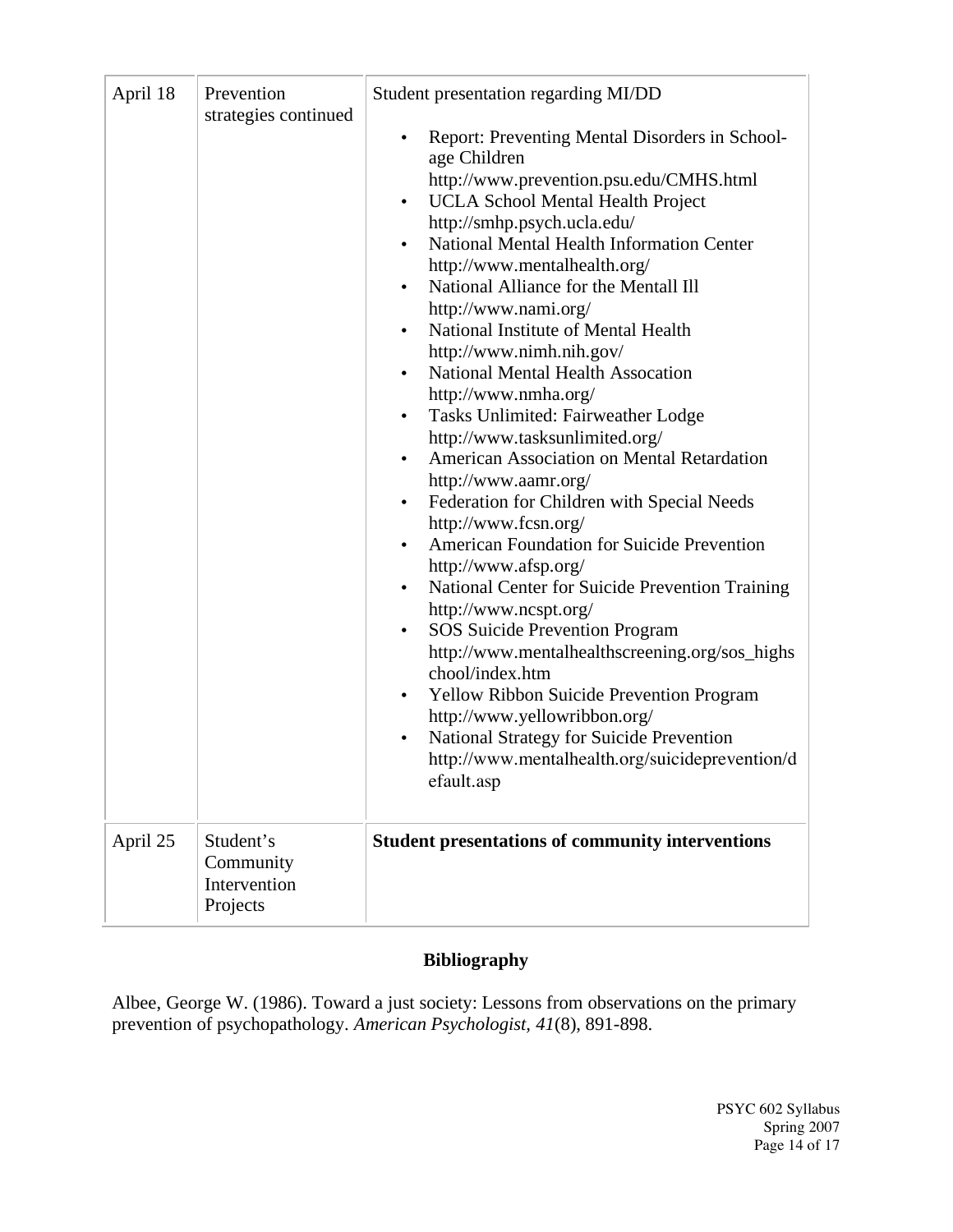Banyard, V. L., Plante, E. G., & Moynihan, M. M. (2004). Bystander education: Bringing a broader community perspective to sexual violence prevention. *Journal of Community Psychology*, *32,* 61-79.

Barrera, M. (2000). Social support research in community psychology. In J. Rappaport & E. Seidman (Eds.), *Handbook of community psychology* (pp. 215-245). New York: Kluwer Academic/Plenum Pub.

Bloom, Martin. (1996). *Primary prevention practices* [pp. 1-21]. Thousand Oaks, CA: Sage.

Bonanno, G. A. (2004). Loss, trauma, and human resilience: Have we underestimated the human capacity to thrive after extremely aversive events? *American Psychologist, 59*(1), 20-28.

Calsyn, R. J. (2003). A modified ESID approach to studying mental illness and homelessness. *American Journal of Community Psychology*, *32*, 319-332.

Checkoway, Barry. (1995). Six strategies of community change. *Community Development Journal, 30*(1), 2-20.

Checkoway, B. F., J. & Pothakuchi, K. (1995). Young people as community resources: New forms of participation. In P. Adams and K. Nelson (Eds.), *Reinventing human services: Community and family-centered practice* (pp. 189-202). New York: Aldine de Gruyter.

Cherniss, C., & Deegan, G. (2000). The creation of alternative settings. In J. Rappaport & E. Seidman (Eds.), *Handbook of community psychology* (pp. 359-377). New York: Kluwer Academic/Plenum Pub.

Cowen, E. L. (1991). In pursuit of wellness. *American Psychologist, 46*(4), 404-408.

Edwards, R. W., Jumper-Thurman, P., Plested, B. A., Oetting, E. R., & Swanson, L. (2000). Community readiness: Research to practice. *Journal of Community Psychology*, *28,* 291-307.

Elias, M. J. (1995). Primary prevention as health and social competence. *Journal of Primary Prevention, 16*(1), 5-24.

Emshoff, J., Blakely, C., Gray, D., Jakes, S., Brounstein, P., Coulter, J., & Gardner, S. (2003). An ESID case study at the federal level. *American Journal of Community Psychology*, *32*, 345- 358.

Francisco, V. T., Fawcett, S. B., Schultz, J. A., Berkowitz, B., Wolff, T. J., & Nagy, G. (2001). Using internet-based resources to build community capacity: The Community Tool Box [http://ctb.ukans.edu/]. *American Journal of Community Psychology*, *29,* 293-300.

Gottfredson, D. C., Fink, C. M., Skroban, S., & Gottfredson, G. D. (1997). Making prevention work. In R. P. Weissberg, T. P. Gullotta, R. L. Hampton, B. A. Ryan, & G. R. Adams (Eds), *Establishing preventive services* (pp. 219-252). Thousand Oaks, CA: Sage.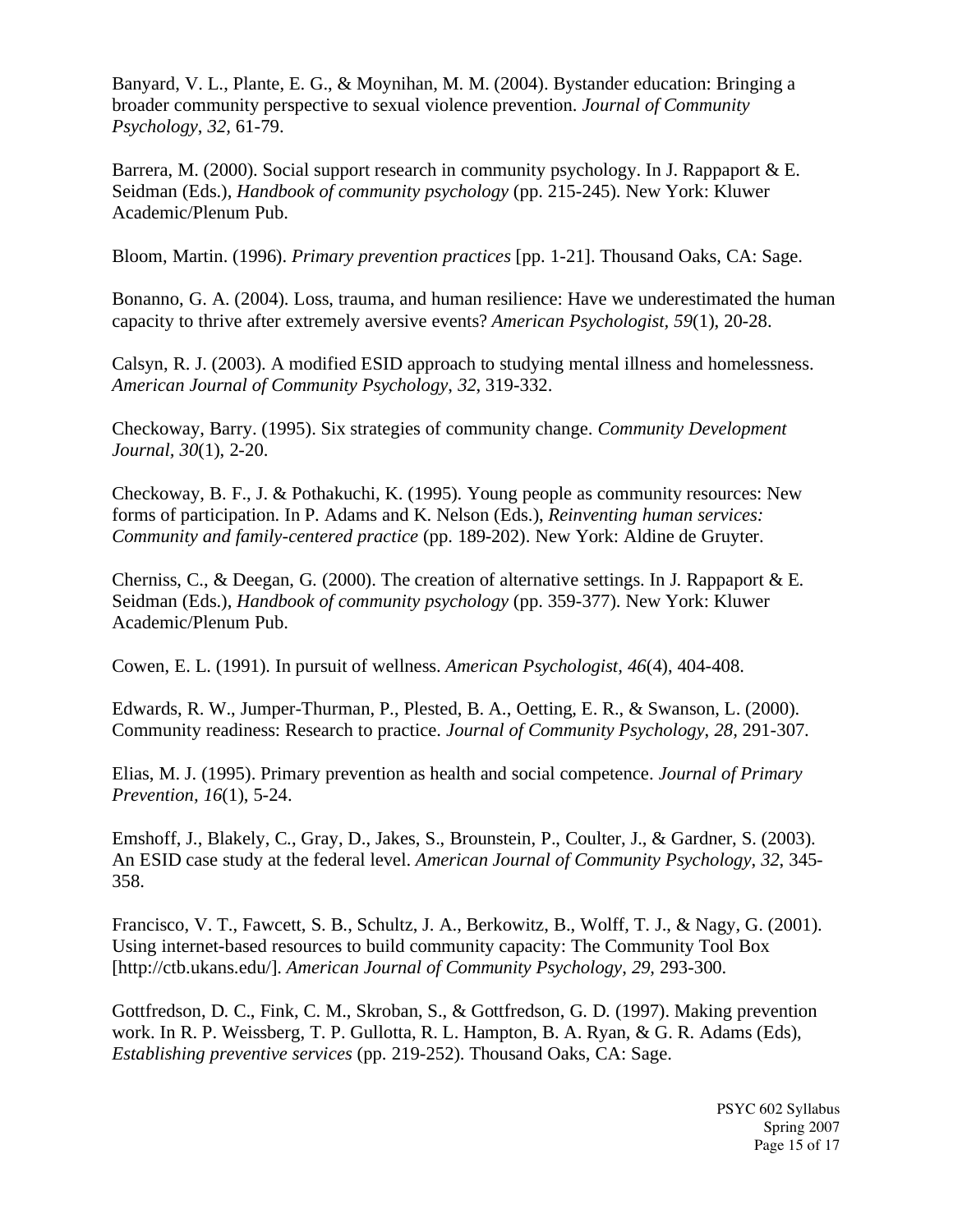Huff, R. M., & Kline, M. V. (1999). Health promotion in the context of culture. In K. Glanz, F. Lewis, B. Rimer (Eds.), *Health behavior and health education: Theory, research, and practice* (2nd ed.) [pp. 3-22]. San Francisco: Jossey-Bass.

Jason, L. A. & Kobayashi, R. B. (1995). Community building: Our next frontier. *The Journal of Primary Prevention, 15*(3), 195-208.

Jason, Leonard A. (1997). *Community Building: Values for a sustainable future* (Chapter 6: Partnerships with communities). Westport, CT: Praeger.

Jason, Leonard A. (1998). Tobacco, drug, and HIV preventive media interventions. *American Journal of Community Psychology, 26*(2), 151-173.

Kline, M. V. & Huff, R. M. (1999). Tips for the practitioner. In K. Glanz, F. Lewis, B. Rimer (Eds.), *Health behavior and health education: Theory, research, and practice* (2nd ed.) [pp. 103- 111]. San Francisco: Jossey-Bass.

McElhaney, S. J. (1995). *Getting started: The NMHA Guide to establishing community-based prevention programs*. Washington, DC: National Mental Health Association.

Meissen, G. J., & Warren, M. L. (1994). The self-help clearinghouse: A new development in action research for community psychology. *Journal of Applied Behavioral Science, 29*(4), 446- 463.

Minkler, M. (2005). Community organizing with the elderly poor in San Francisco's tenderloin district. In M. Minkler (Ed.), *Community organizing and community building for health* [272- 291]. New Brunswick, NJ: Rutgers University Press.

Nation, M., Crusto, C., Wandersman, A., Kumpfer, K. L., Seybolt, D., Morrissey-Kane, E., & Davino, D. (2003). What works in prevention: Principles of effective programs. *American Psychologist, 58*, 449-456.

Pentz, M. A. (2000). Institutionalizing community-based prevention through policy change. *Journal of Community Psychology*, *28,* 257-270.

Resnicow, K., Soler, R., Braithwaite, R. L., Ahluwalia, J. S., & Butler, J. (2000). Cultural sensitivity in substance use prevention. *Journal of Community Psychology*, *28,* 271-290.

Revenson, T. A., & Schiaffino, K. M. (2000). Community-based health interventions. In J. Rappaport & E. Seidman (Eds.), *Handbook of community psychology* (pp. 471-493215-245). New York: Kluwer Academic/Plenum Pub.

Rivera, F. G., & Erlich, J. L. (1998). *Community organizing in a diverse society,* 3rd ed. [Chapt. 1]. Boston, MA: Allyn & Bacon.